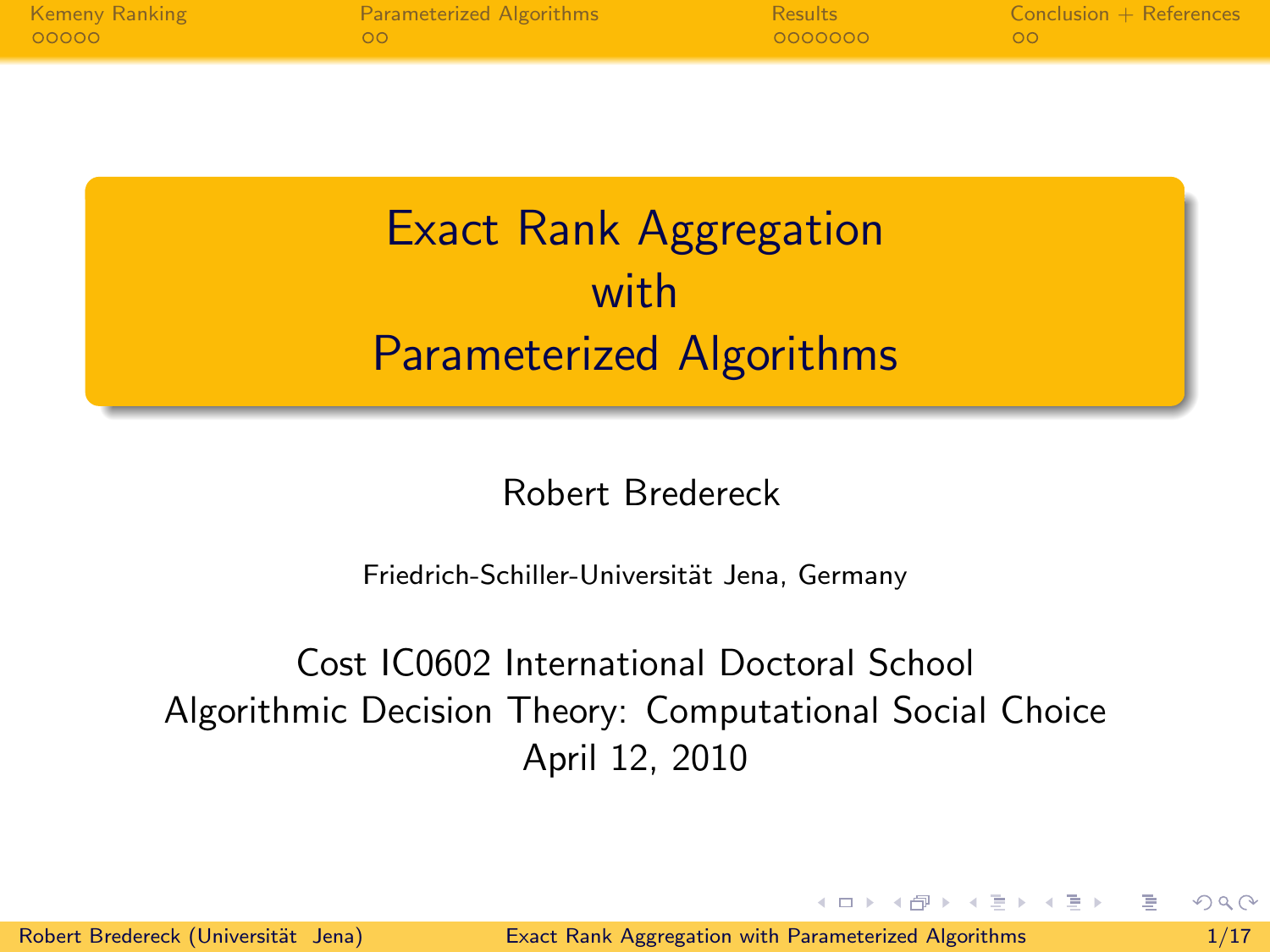| <b>Kemeny Ranking</b><br>00000 | <b>Parameterized Algorithms</b> | Results<br>0000000 | $Conclusion + References$ |
|--------------------------------|---------------------------------|--------------------|---------------------------|
| <b>Rank Aggregation</b>        |                                 |                    |                           |

### **Election**

Set of votes V, set of candidates C. A vote is a ranking (total order) over all candidates.

Example:  $C = \{a, b, c\}$ vote 1:  $a > b > c$ vote 2:  $a > c > b$ vote 3:  $b > c > a$ 

How to aggregate the votes into a "consensus ranking"?

<span id="page-1-0"></span> $\mathcal{A} \oplus \mathcal{B} \rightarrow \mathcal{A} \oplus \mathcal{B} \rightarrow \mathcal{A} \oplus \mathcal{B} \rightarrow \mathcal{B} \oplus \mathcal{B}$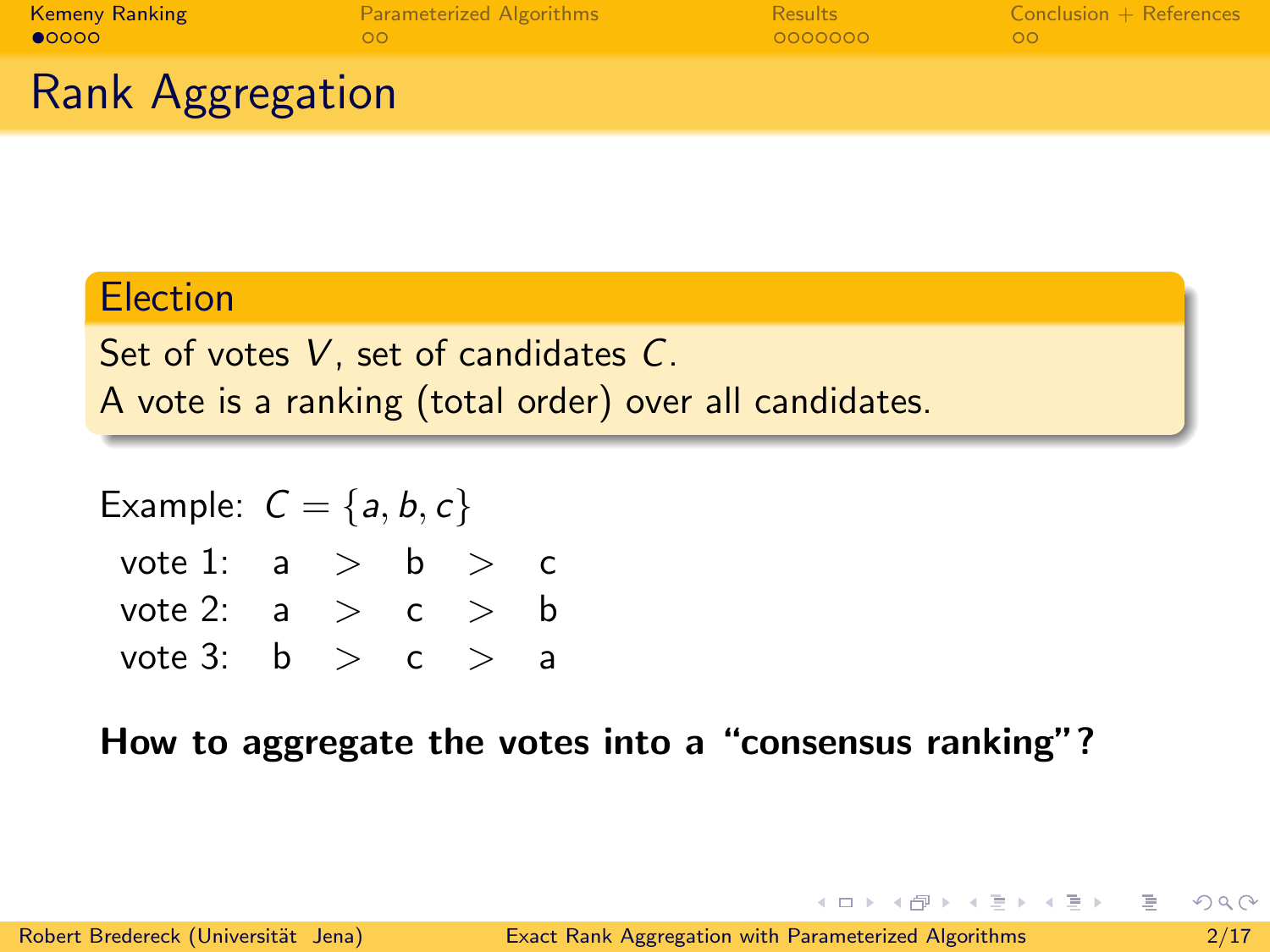|                       | コノー ショップ コンテード・シーン       |                |                           |
|-----------------------|--------------------------|----------------|---------------------------|
| 00000                 | nn.                      | 0000000        |                           |
| <b>Kemeny Ranking</b> | Parameterized Algorithms | <b>Results</b> | $Conclusion + References$ |

Kemeny score: KI-distance

KT-distance (between two votes  $v$  and  $w$ )

KT-dist
$$
(v, w)
$$
 = 
$$
\sum_{\{c,d\} \subseteq C} d_{v,w}(c,d),
$$

where  $d_{v,w}(c, d)$  is 0 if v and w rank c and d in the same order, 1 otherwise.

Example:

$$
v_1: a > b > c
$$
  
\n
$$
v_2: a > c > b
$$
  
\n
$$
v_3: b > c > a
$$
  
\n
$$
KT\text{-}dist(v_1, v_2) = d_{v,w}(a, b) + d_{v,w}(a, c) + d_{v,w}(b, c)
$$
  
\n
$$
= 0 + 0 + 1
$$
  
\n
$$
= 1
$$

4 D F

B

 $\mathcal{A} \oplus \mathcal{B}$  ,  $\mathcal{A} \oplus \mathcal{B}$  ,  $\mathcal{A} \oplus \mathcal{B}$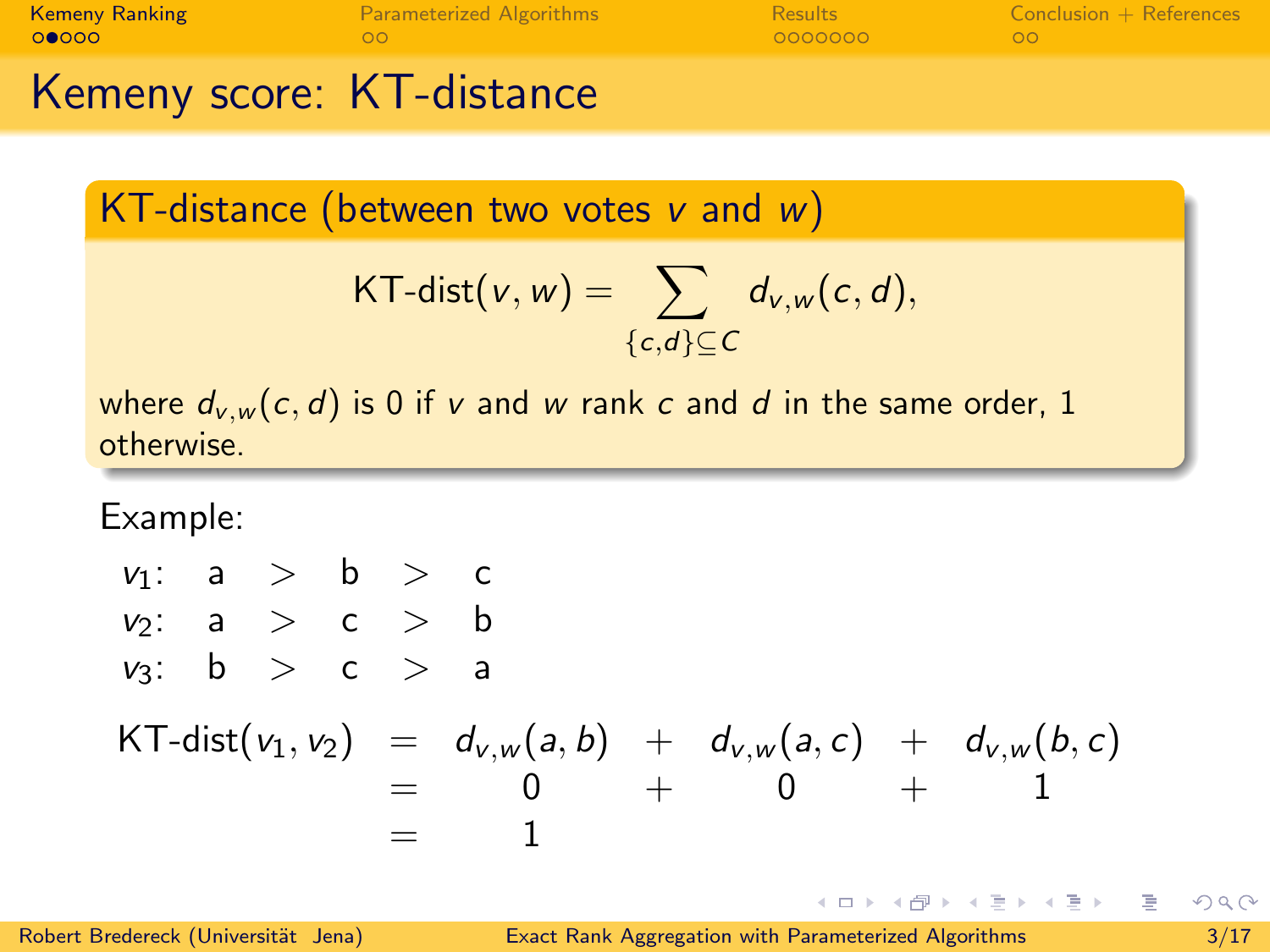| <b>Kemeny Ranking</b>                             | Parameterized Algorithms | <b>Results</b> | $Conclusion + References$ |
|---------------------------------------------------|--------------------------|----------------|---------------------------|
| 00000                                             | nn.                      | 0000000        |                           |
| $\mathcal{L}$ and $\mathcal{L}$ and $\mathcal{L}$ |                          |                |                           |

### Kemeny Consensus

Kemeny score of a ranking r:

Sum of KT-distances between r and all votes

### Kemeny consensus  $r_{con}$ :

A ranking that minimizes the Kemeny score

| $v_1: a > b > c$ | $\mathsf{KT}\text{-}\mathsf{dist}(r_{con},\mathsf{v}_1)=0$            |
|------------------|-----------------------------------------------------------------------|
| $v_2: a>c>b$     | KT-dist( $r_{con}$ , $v_2$ ) = 1 because of { $b, c$ }                |
| $v_3: b > c > a$ | KT-dist( $r_{con}$ , $v_3$ ) = 2 because of $\{a, b\}$ and $\{a, c\}$ |
|                  |                                                                       |

 $r_{con}$ :  $a > b > c$  Kemeny score:  $0+1+2=3$ 

 $-1.77 - 6.$ 

イタト イミト イミト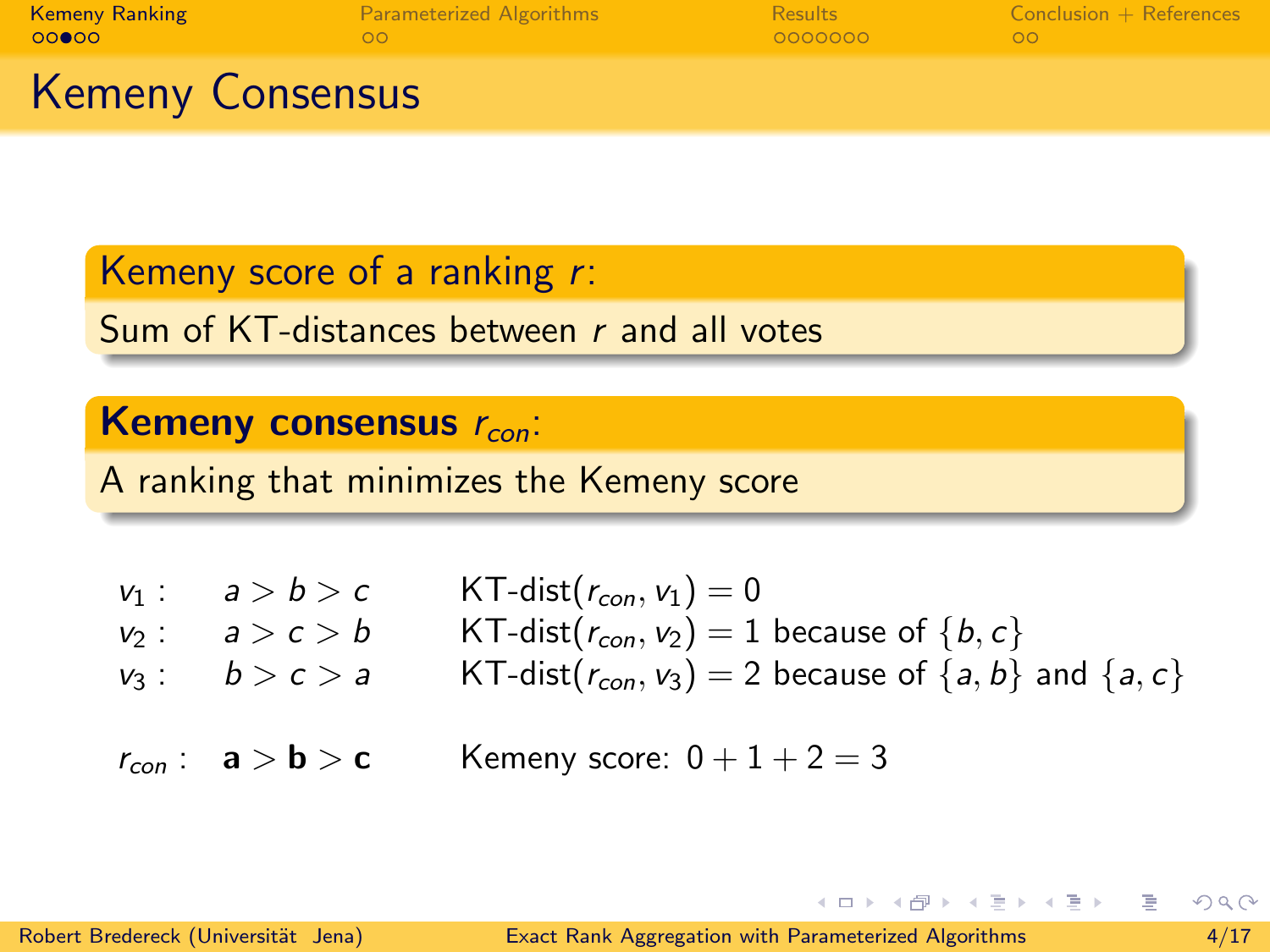| <b>Kemeny Ranking</b><br>00000 | <b>Parameterized Algorithms</b> | <b>Results</b><br>0000000 | $Conclusion + References$ |
|--------------------------------|---------------------------------|---------------------------|---------------------------|
| Decision problem               |                                 |                           |                           |

# Kemeny Score

**Input:** An election  $(V, C)$  and a positive integer  $k$ . **Question:** Is there a Kemeny consensus of  $(V, C)$  with Kemeny score at most  $k$ ?

 $-1$   $-1$   $+$ 

B

メタトメ ミトメ ミト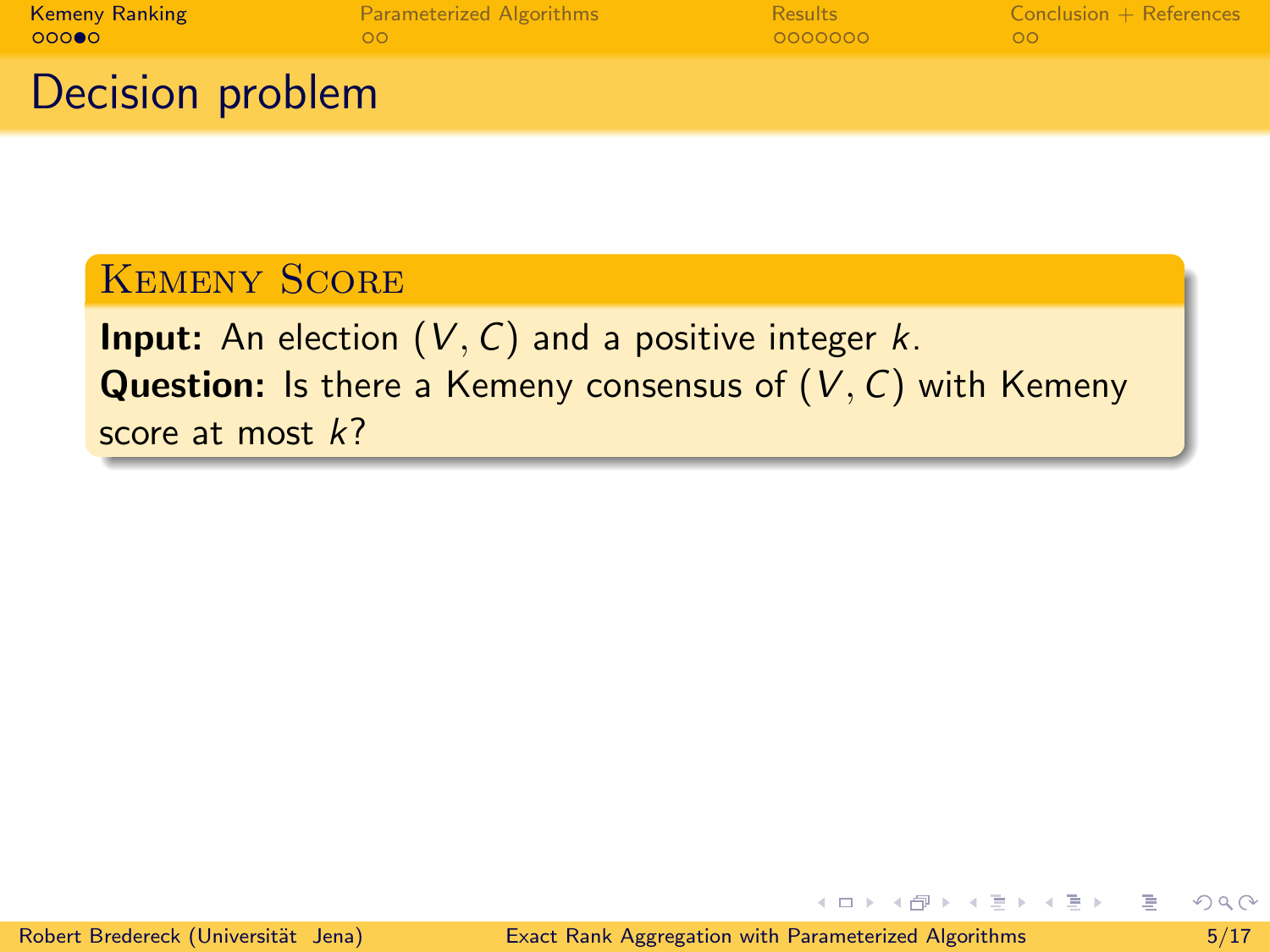| <b>Kemeny Ranking</b> | <b>Parameterized Algorithms</b> | Results   | $Conclusion + References$ |
|-----------------------|---------------------------------|-----------|---------------------------|
| 00000                 | nn                              | - QQQQQQQ | ററ                        |
| Desision muokkana     |                                 |           |                           |

# Decision problem

### Kemeny Score

**Input:** An election  $(V, C)$  and a positive integer  $k$ . **Question:** Is there a Kemeny consensus of  $(V, C)$  with Kemeny score at most  $k$ ?

Applications:

- Ranking of web sites (meta search engine)
- Sport competitions
- **•** Databases
- Voting systems

イ何 トイヨ トイヨ トー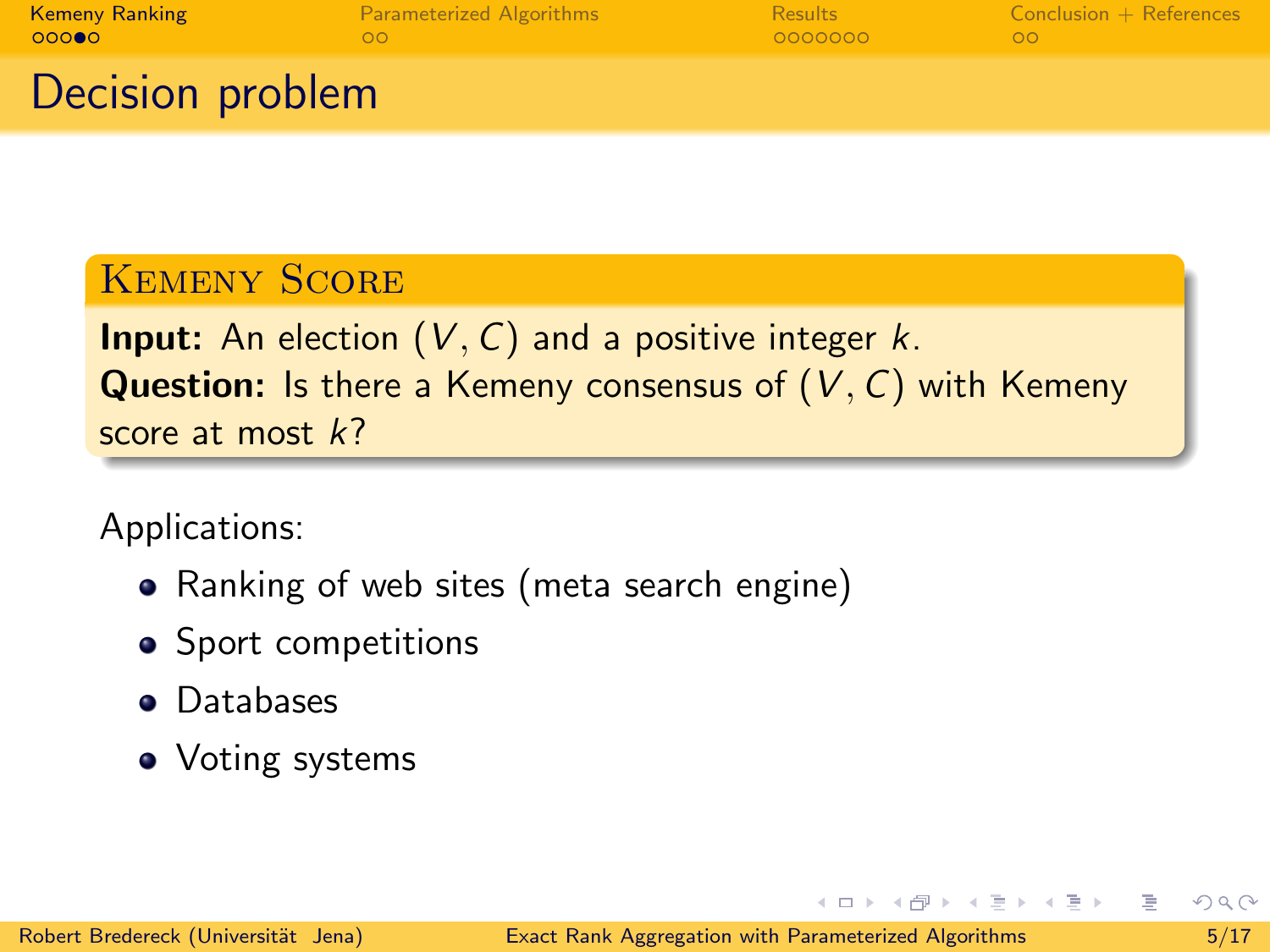| <b>Kemeny Ranking</b> | <b>Parameterized Algorithms</b> | Results | $Conclusion + References$ |
|-----------------------|---------------------------------|---------|---------------------------|
| 00000                 |                                 | 0000000 | oc                        |
| Known results         |                                 |         |                           |

• KEMENY SCORE is NP-complete (even for 4 votes) [Bartholdi et al., SCW 1989], [Dwork et al., WWW 2001]

## Algorithms:

- factor 8/5-approximation, randomized: factor  $11/7$ [van Zuylen and Williamson, WAOA 2007], [AILON ET AL., JACM 2008]
- **PTAS** [KENYON-MATHIEU AND SCHUDY, STOC 2007]
- Heuristics; greedy, branch and bound (experimental) [Davenport and Kalagnanam, AAAI 2004],
	- [V. Conitzer, A. Davenport, and J. Kalagnanam, AAAI 2006],
	- [F. Schalekamp and A. van Zuylen, ALENEX 2009]

<span id="page-6-0"></span>イロト イ押ト イヨト イヨトー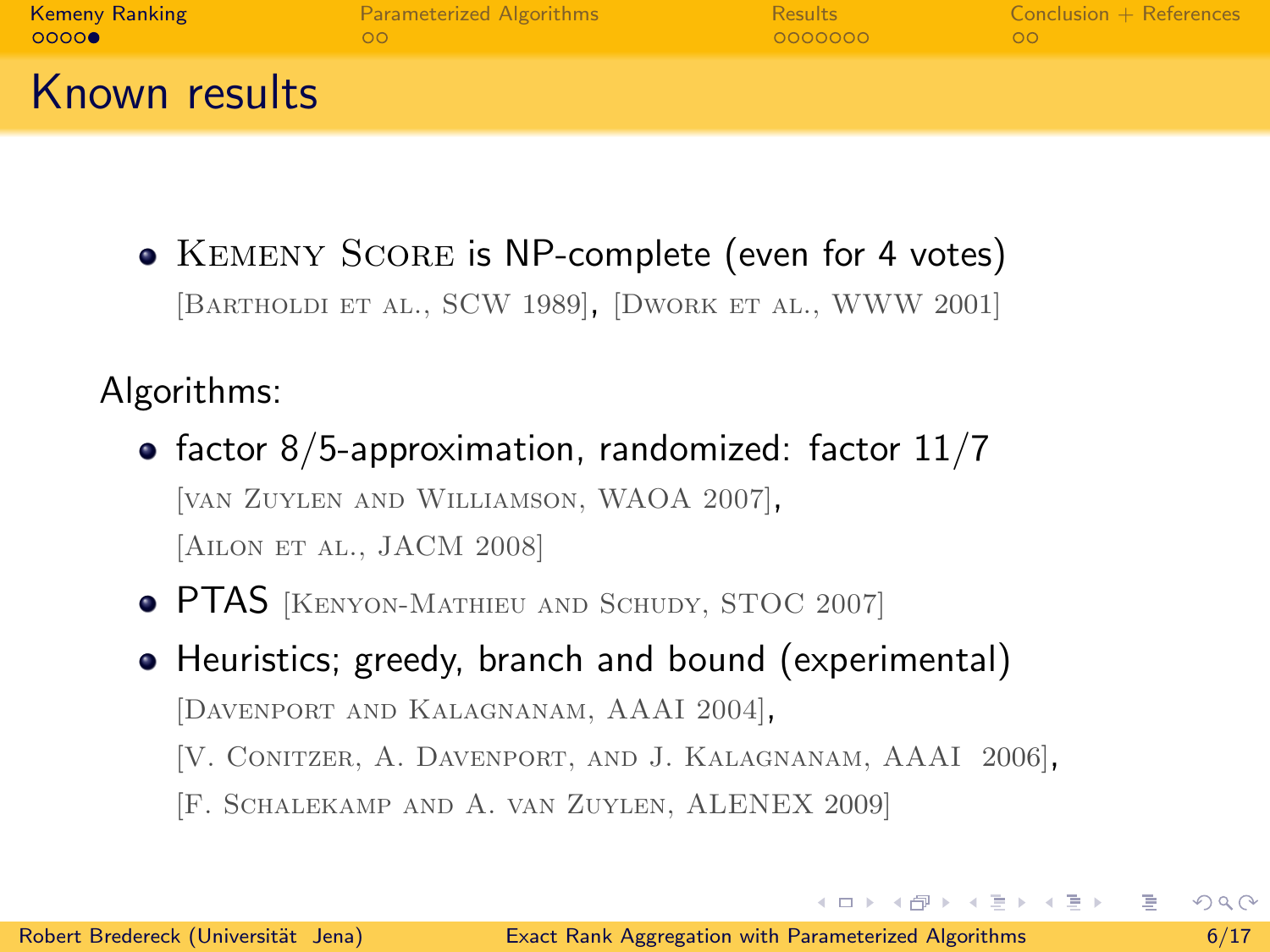$00000$ 

[Kemeny Ranking](#page-1-0) **Example 2018** [Parameterized Algorithms](#page-7-0) [Results](#page-9-0) [Conclusion + References](#page-20-0)

<span id="page-7-0"></span>

# Parameterized Complexity

Given an NP-hard problem with input size  $n$  and a parameter  $k$ **Basic idea:** Confine the combinatorial explosion to  $k$ 



### Definition

A problem of size  $n$  is called fixed-parameter tractable with respect to a parameter  $k$  if it can be solved exactly in  $f(k)\cdot n^{O(1)}$ time.

Param[e](#page-6-0)ter[s](#page-8-0):  $\#$  vo[t](#page-6-0)es[,](#page-7-0)  $\#$  candidates, average [KT](#page-8-0)[-](#page-6-0)[di](#page-7-0)st[a](#page-7-0)[n](#page-8-0)[c](#page-9-0)e

Robert Bredereck (Universität Jena) [Exact Rank Aggregation with Parameterized Algorithms](#page-0-0) 7/17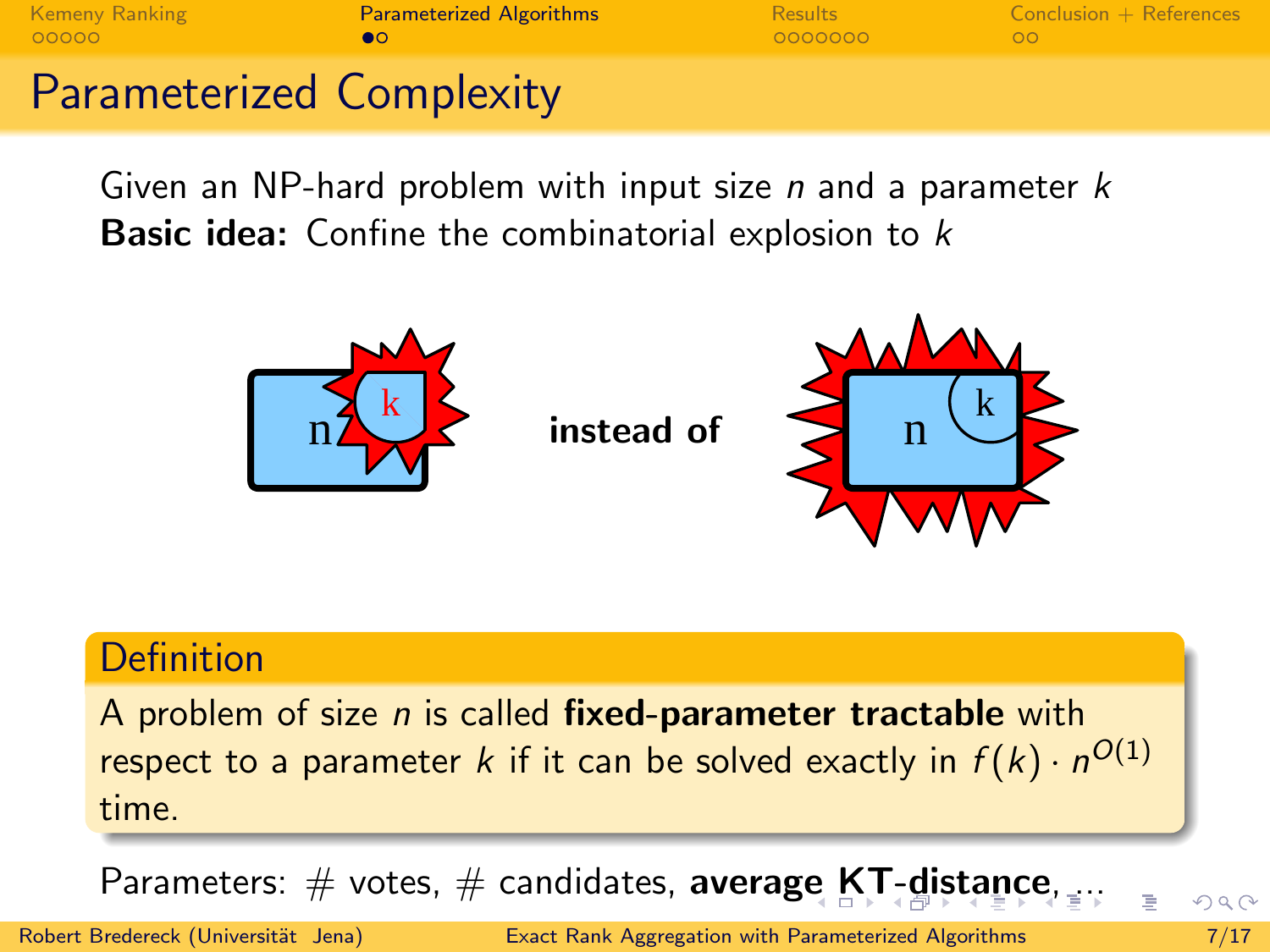| <b>Kemeny Ranking</b> | <b>Parameterized Algorithms</b> | Results | $Conclusion + References$ |
|-----------------------|---------------------------------|---------|---------------------------|
| 00000                 |                                 | 0000000 | ററ                        |
| Data reduction rule   |                                 |         |                           |

You can see data reduction rules as preprocessing step to solve a problem:

Basic idea

A data reduction rule shrinks an instance of a problem to an "equivalent" instance by cutting away easy parts of the original instance.

We focus on **polynomial-time** data reduction rules for **Kemeny** Score.

<span id="page-8-0"></span> $\left\{ \left\vert \left\langle \mathbf{q} \right\rangle \right\vert \times \left\langle \mathbf{q} \right\rangle \right\} \times \left\{ \left\vert \mathbf{q} \right\rangle \right\}$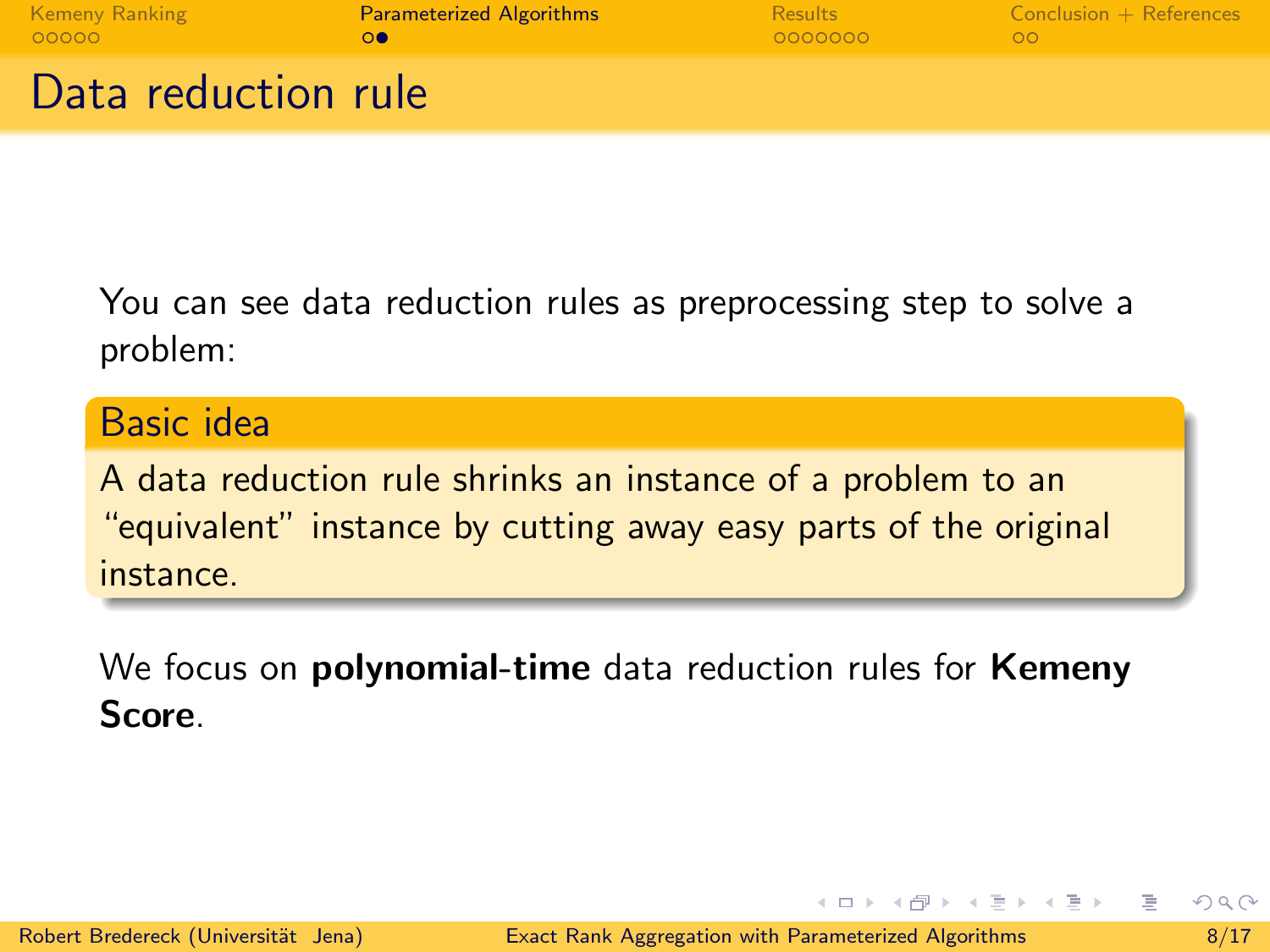| <b>Kemeny Ranking</b>  | <b>Parameterized Algorithms</b> | <b>Results</b> | $Conclusion + References$ |
|------------------------|---------------------------------|----------------|---------------------------|
| LOOOOO                 | nn                              | 0000000        |                           |
| Simple reduction rules |                                 |                |                           |

Condorcet property: (weak) A candidate c beating every other candidate at least than half of the votes, that is,

 $c \geq_{1/2} c'$  for every candidate  $c' \neq c$ ,

takes the first position in at least one Kemeny consensus.

Reduction Rule

If there is (weak) Condorcet winner in an election provided by a Kemeny Score instance, then delete this candidate.

<span id="page-9-0"></span> $(1,1)$   $(1,1)$   $(1,1)$   $(1,1)$   $(1,1)$   $(1,1)$   $(1,1)$   $(1,1)$   $(1,1)$   $(1,1)$   $(1,1)$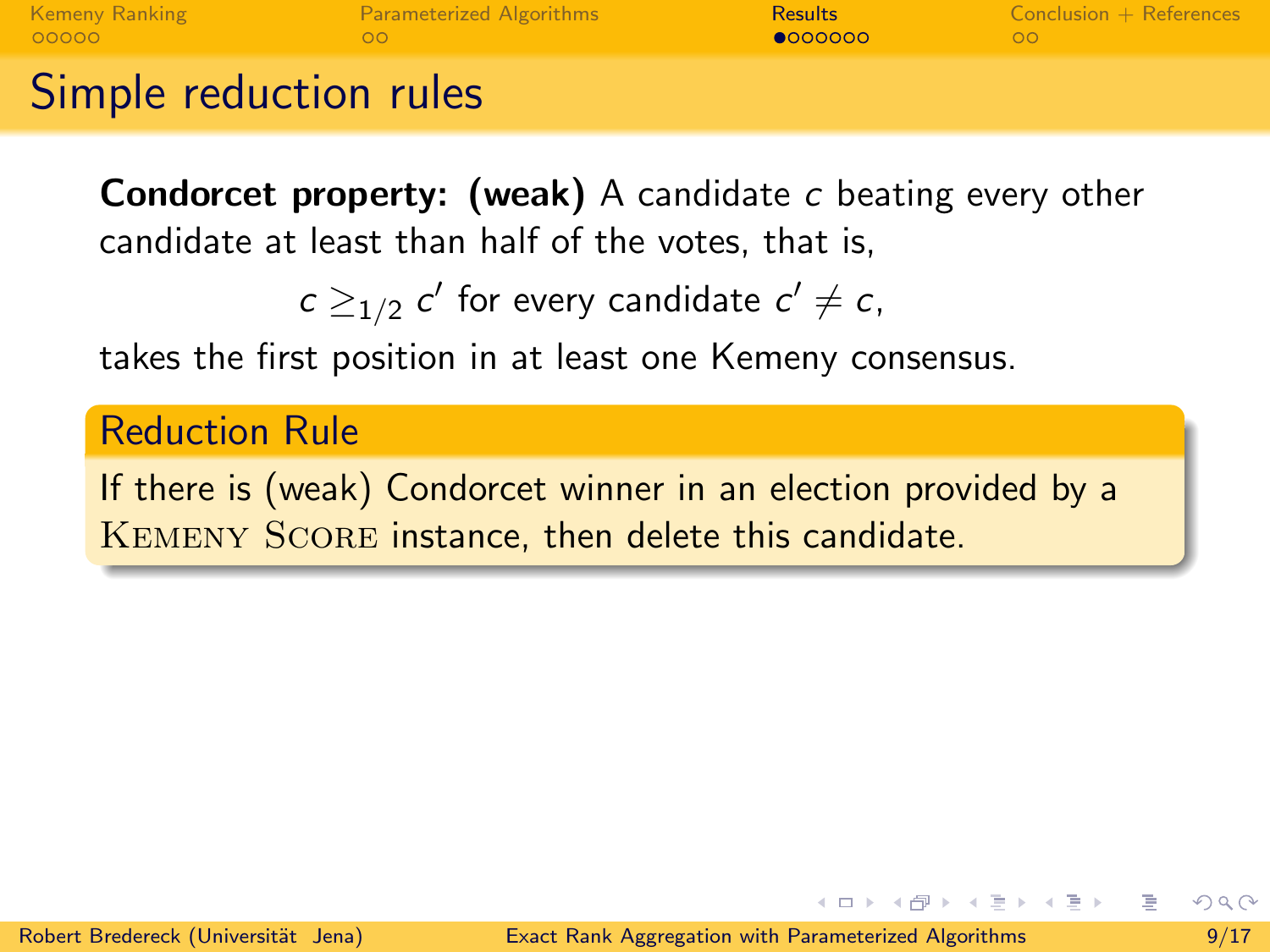| <b>Kemeny Ranking</b>  | <b>Parameterized Algorithms</b> | <b>Results</b> | $Conclusion + References$ |
|------------------------|---------------------------------|----------------|---------------------------|
| LOOOOO                 | nn                              | 0000000        |                           |
| Simple reduction rules |                                 |                |                           |

**Condorcet property: (weak)** A candidate c beating every other candidate at least than half of the votes, that is,

 $c \geq_{1/2} c'$  for every candidate  $c' \neq c$ ,

takes the first position in at least one Kemeny consensus.

Reduction Rule

If there is (weak) Condorcet winner in an election provided by a Kemeny Score instance, then delete this candidate.

### Reduction Rule

If there is a subset  $\mathcal{C}' \subset \mathcal{C}$  of candidates with  $\mathcal{c}' \geq_{1/2} \mathcal{c}$  for every  $c' \in C'$  and every  $c \in C \setminus C'$ , then replace the original instance by the two subinstances "induced" by  $C'$  and  $C \setminus C'.$ 

<span id="page-10-0"></span>Not[e](#page-9-0): A subset  $C'$  can be found in polynom[ial](#page-9-0) [ti](#page-11-0)[m](#page-8-0)e[.](#page-10-0)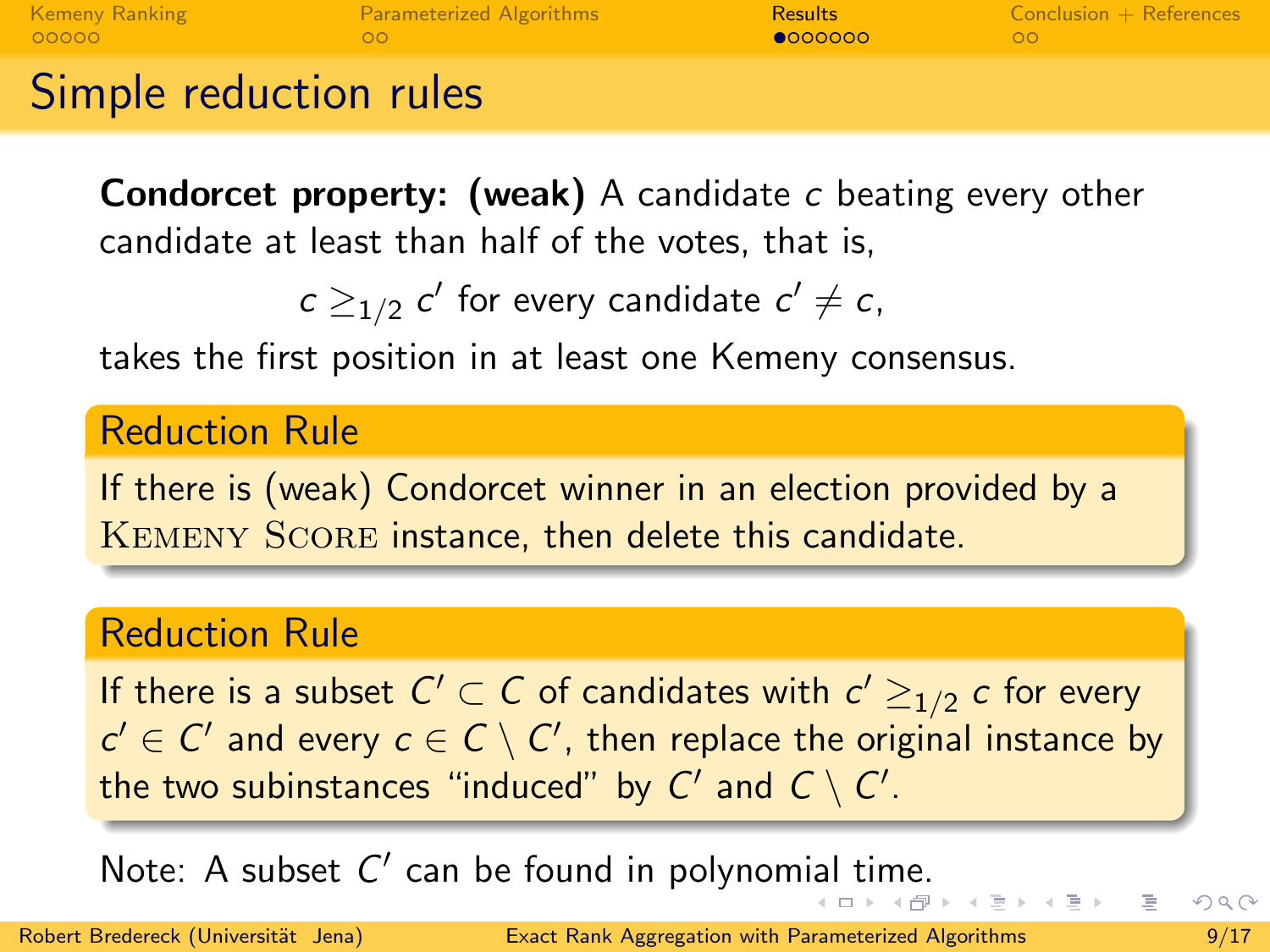| <b>Kemeny Ranking</b> | <b>Parameterized Algorithms</b> | <b>Results</b> | $Conclusion + References$ |
|-----------------------|---------------------------------|----------------|---------------------------|
| 00000                 | ററ                              | <b>OOOOOOO</b> |                           |
|                       |                                 |                |                           |

# Back to our initial example

| $v_1$ : | a | > b | > c |
|---------|---|-----|-----|
| $v_2$ : | a | > c | > b |
| $v_3$ : | b | > c | > a |

<span id="page-11-0"></span>지수는 지금에 대해 주세요?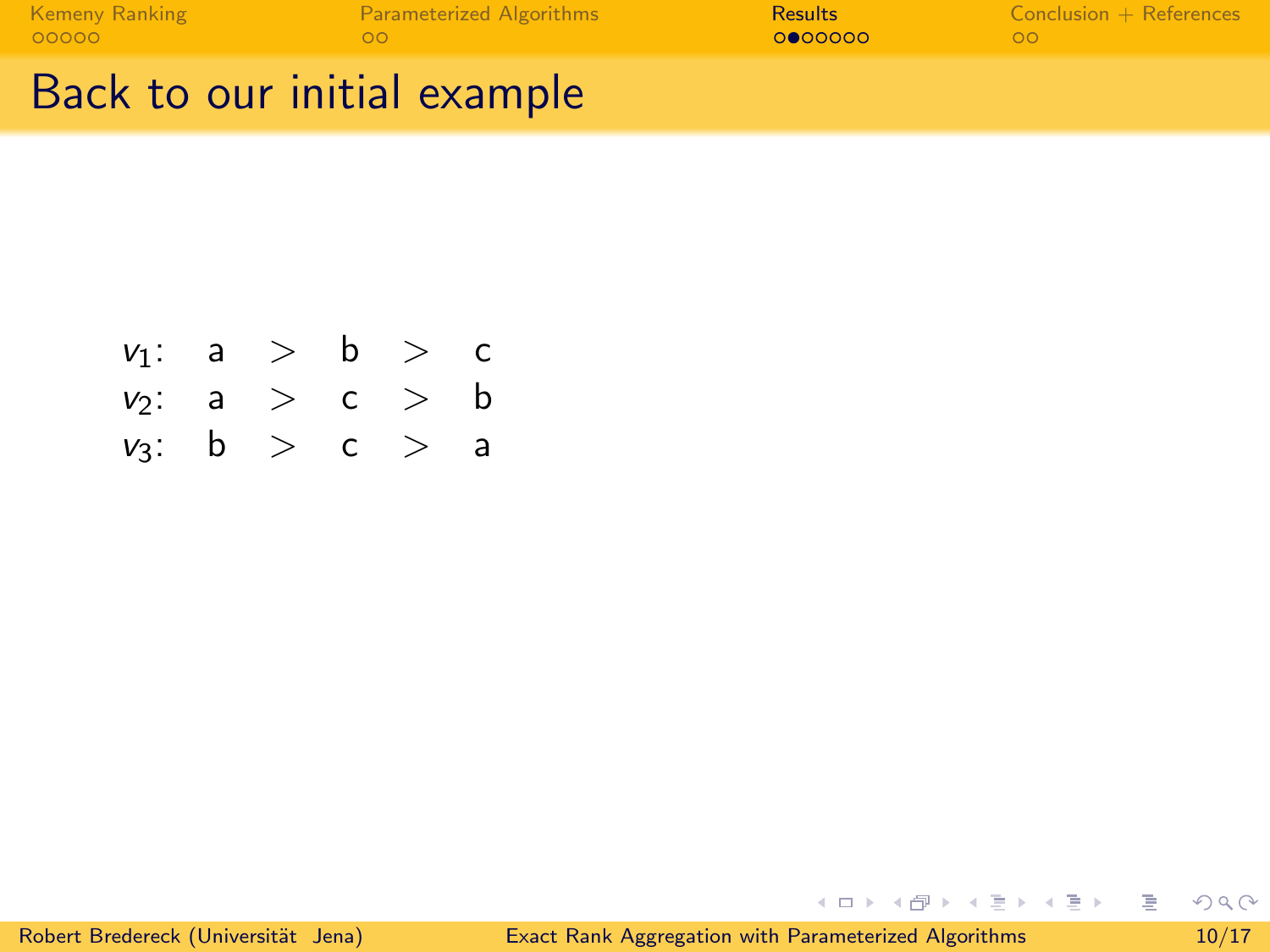| <b>Kemeny Ranking</b><br>00000 | <b>Parameterized Algorithms</b> | <b>Results</b><br>0000000 | $\sim$ Conclusion $+$ References |
|--------------------------------|---------------------------------|---------------------------|----------------------------------|
| Back to our initial example    |                                 |                           |                                  |

The candidate a is a condorcet winner. The set  $\{b, c\}$  is a

 $v_1: a > b > c$  $v_2$ : a > c > b  $v_3$ :  $b > c > a$ 

condorcet looser set.

KED KARD KED KED E VOOR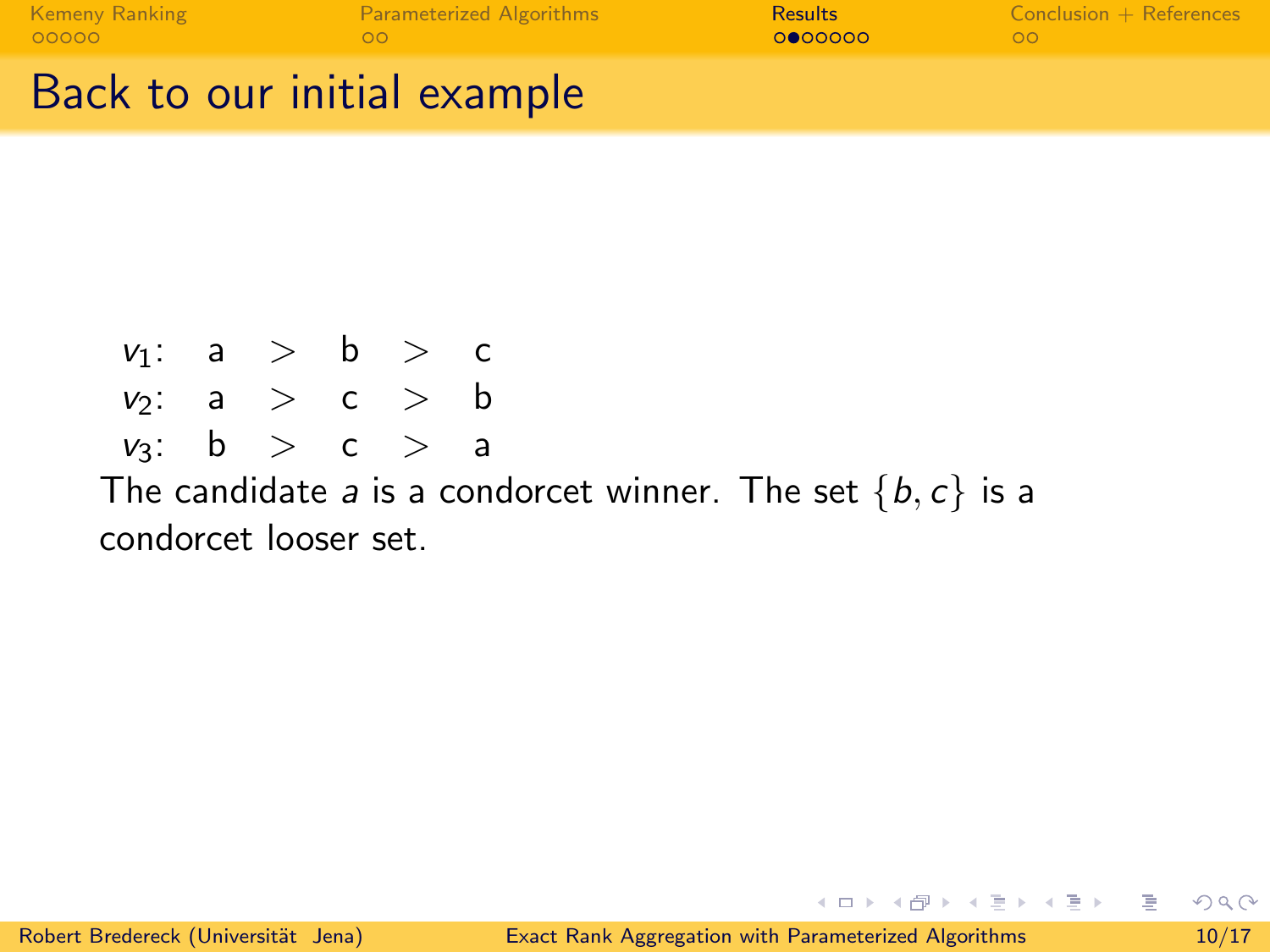| <b>Kemeny Ranking</b> | <b>Parameterized Algorithms</b> | <b>Results</b> | $Conclusion + References$ |
|-----------------------|---------------------------------|----------------|---------------------------|
| 00000                 | ഹവ                              | 0000000        | OO.                       |
|                       |                                 |                |                           |

# Reduction rules using "dirty candidates"

A candidate  $c$  is non-dirty if for every other candidate  $c^\prime$  either  $c' \geq_{3/4} c$  or  $c \geq_{3/4} c'$ . Otherwise  $c$  is **dirty**.

#### Lemma

For a non-dirty candidate  $c$  and candidate  $c' \in \mathcal{C} \setminus \{c\}$ : If  $c \geq_{3/4} c'$ , then  $c > \cdots > c'$  in every Kemeny consensus. If  $c' \geq_{3/4} c$ , then  $c' > \cdots > c$  in every Kemeny consensus.

## Reduction Rule

If there is a non-dirty candidate, then delete it and partition the instance into two subinstances accordingly.

スタース ミトス ミトリ ミ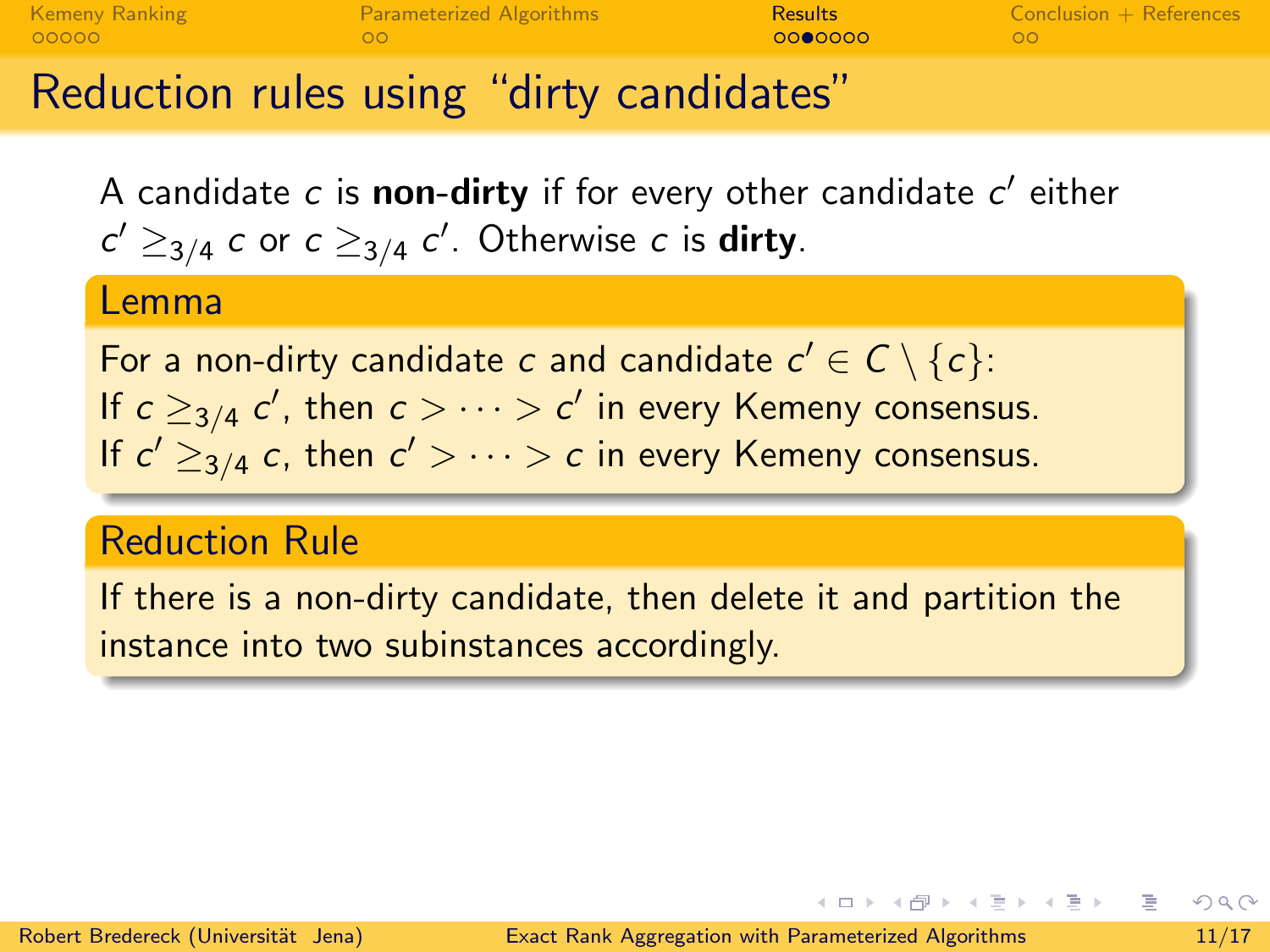| <b>Kemeny Ranking</b> | <b>Parameterized Algorithms</b> | <b>Results</b> | $Conclusion + References$ |
|-----------------------|---------------------------------|----------------|---------------------------|
| 00000                 | ഹവ                              | 0000000        | OO.                       |
|                       |                                 |                |                           |

# Reduction rules using "dirty candidates"

A candidate  $c$  is non-dirty if for every other candidate  $c^\prime$  either  $c' \geq_{3/4} c$  or  $c \geq_{3/4} c'$ . Otherwise  $c$  is **dirty**.

#### Lemma

For a non-dirty candidate  $c$  and candidate  $c' \in \mathcal{C} \setminus \{c\}$ : If  $c \geq_{3/4} c'$ , then  $c > \cdots > c'$  in every Kemeny consensus. If  $c' \geq_{3/4} c$ , then  $c' > \cdots > c$  in every Kemeny consensus.

## Reduction Rule

If there is a non-dirty candidate, then delete it and partition the instance into two subinstances accordingly.

Further rule: an "extended" reduction rule based on "sets of non-dirty candidates"... ..

 $\left\{ \begin{array}{ccc} \square & \rightarrow & \left\{ \bigoplus \gamma & \leftarrow \Xi \ \right\} \end{array} \right. \right. \left\{ \begin{array}{ccc} \square & \rightarrow & \square & \Xi \end{array} \right.$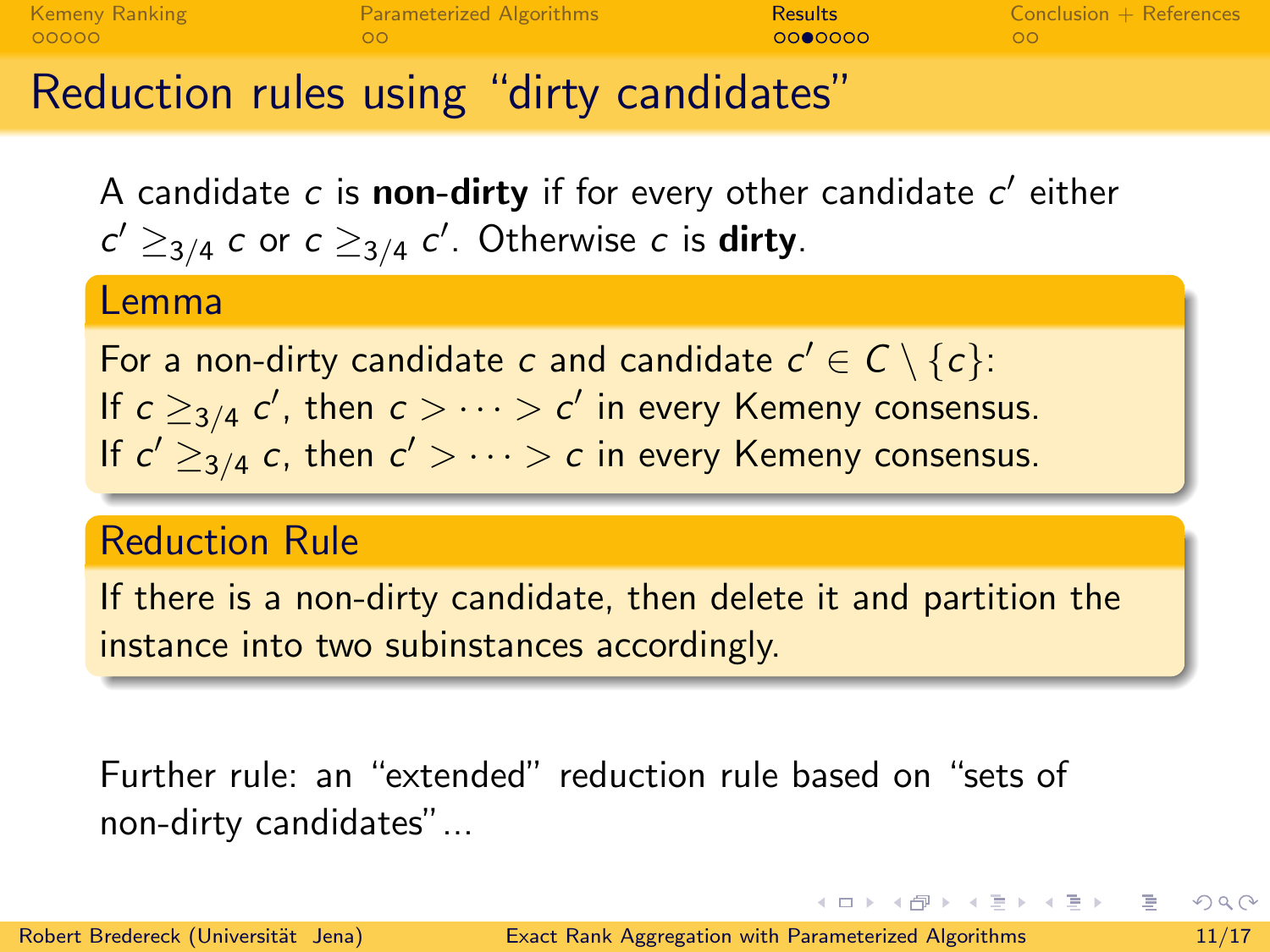| <b>Kemeny Ranking</b><br>00000 | <b>Parameterized Algorithms</b>          | <b>Results</b><br>0000000 | $Conclusion + References$ |
|--------------------------------|------------------------------------------|---------------------------|---------------------------|
|                                | Reduction rules using "dirty candidates" |                           |                           |

 $a_1 > a_2 > a_3 > c > b_1 > b_2$   $a_i \geq_{3/4} c$  and  $c \geq_{3/4} b_i$  $a_3 > a_2 > c > a_1 > b_2 > b_1$  $a_1 > c > a_2 > b_2 > b_1 > a_3$  in every Kemeny consensus:  $a_2 > a_3 > a_1 > b_1 > b_2 > c$  { $a_1, a_2, a_3$ } > c > { $b_1, b_2$ }

A candidate c is non-dirty if for every other candidate c' either  $c' \geq_{3/4} c$  or  $c \geq_{3/4} c'$ . Otherwise  $c$  is **dirty**.

#### Lemma

For a non-dirty candidate c and candidate  $c' \in C \setminus \{c\}$ : If  $c \geq_{3/4} c'$ , then  $c > \cdots > c'$  in every Kemeny consensus. If  $c' \geq_{3/4} c$ , then  $c' > \cdots > c$  in every Kemeny consensus.

## Reduction Rule

If there is a non-dirty candidate, then delete it and partition the instance into two subinstances accordingly.

イロト イ押ト イヨト イヨトー

B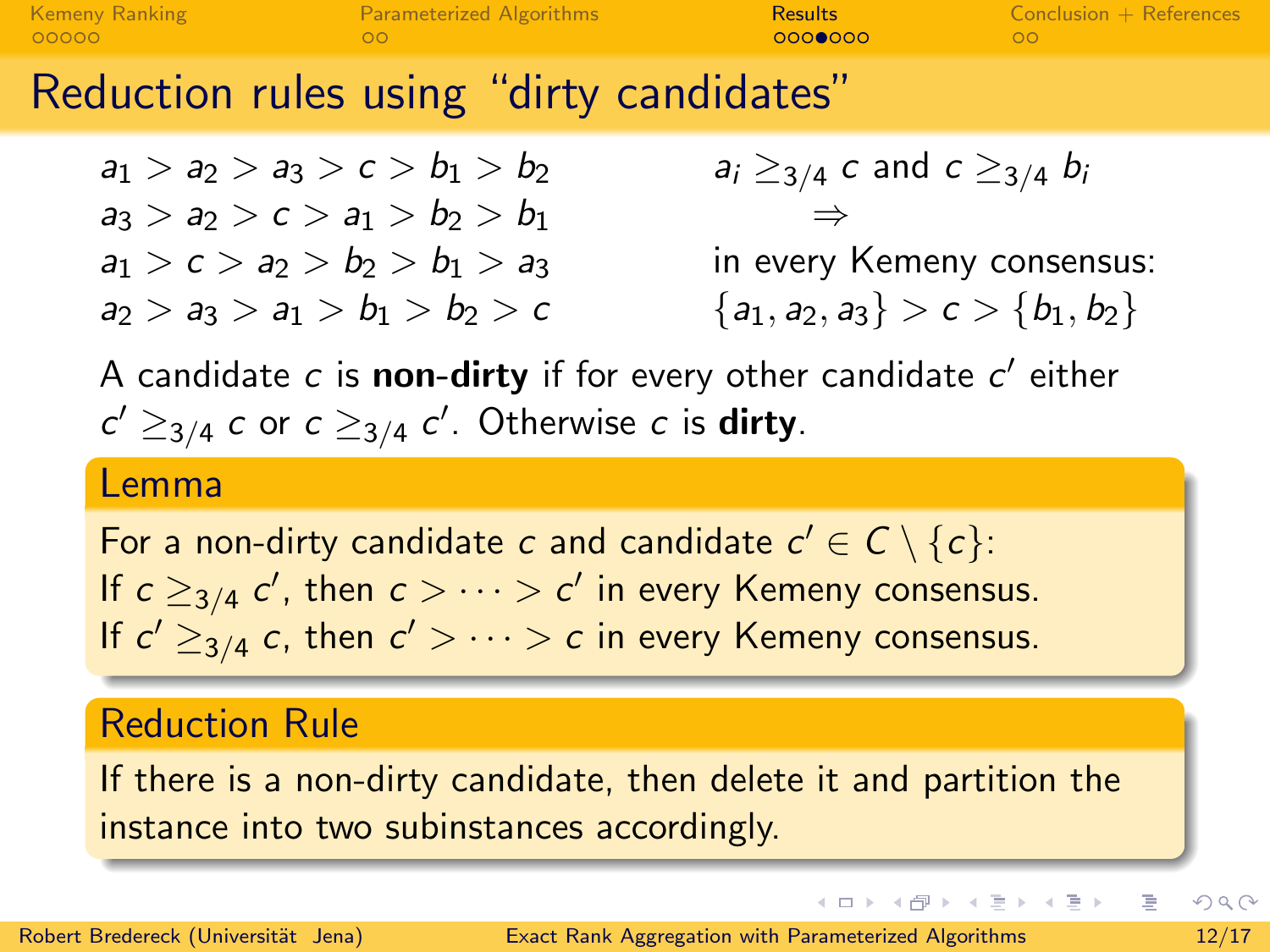

Parameter: average KT-distance between the input votes

$$
d := \frac{2}{n(n-1)} \cdot \sum_{\{u,v\} \subseteq V} \text{KT-dist}(u,v).
$$

Known fixed-parameter tractability results:

- dynamic programming with running time  $O(16^d \cdot \text{poly}(n))$ [Betzler, Fellows, Guo, Niedermeier, and Rosamond, AAMAS 2009]
- branching algorithm with running time  $O(5.83^d \cdot \text{poly}(n))$ [Simjour, IWPEC 2009]

イロト イ押ト イヨト イヨトー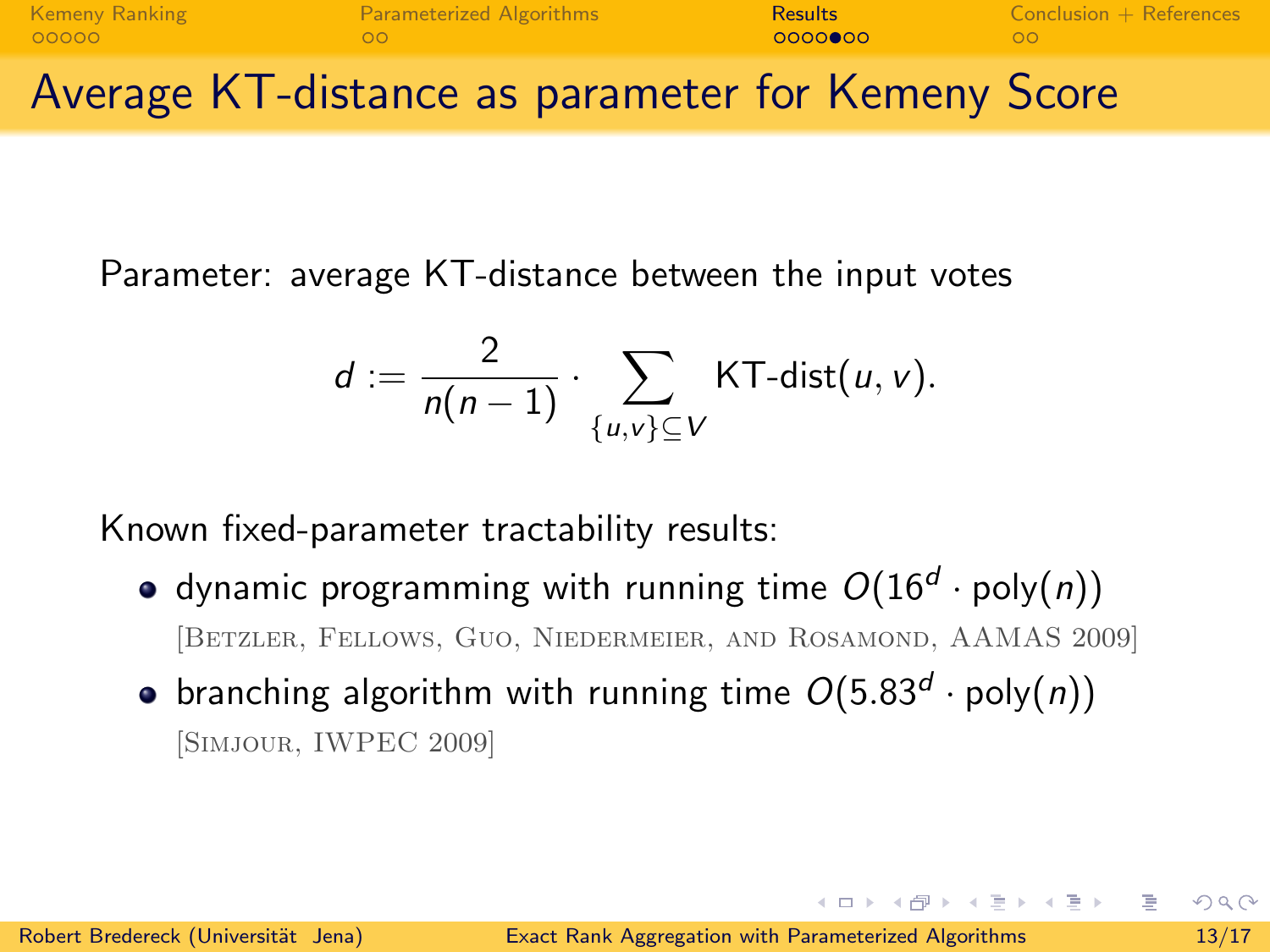| <b>Kemeny Ranking</b><br>00000 | <b>Parameterized Algorithms</b>                   | <b>Results</b><br>00000000 | $Conclusion + References$ |  |
|--------------------------------|---------------------------------------------------|----------------------------|---------------------------|--|
|                                | Average KT-distance as parameter for Kemeny Score |                            |                           |  |

#### Theorem

A KEMENY SCORE instance with average KT-distance d can be reduced in polynomial time to an "equivalent" instance with less than  $11 \cdot d$  candidates.

イ母 トラ ミドラ スライト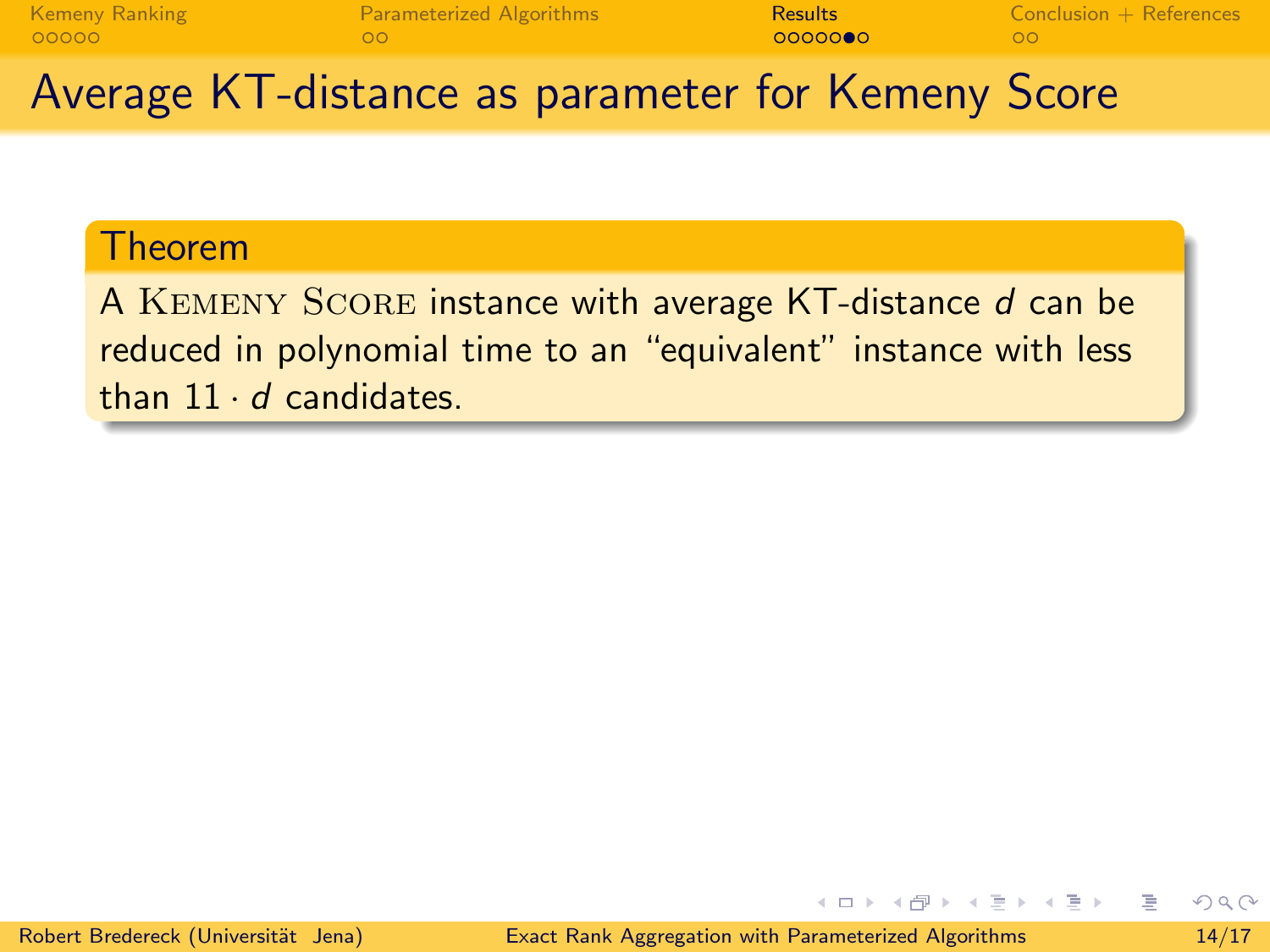| <b>Kemeny Ranking</b> | Parameterized Algorithms | <b>Results</b> | $Conclusion + References$ |
|-----------------------|--------------------------|----------------|---------------------------|
| 00000                 | ററ                       | 00000000       | OO.                       |

# Average KT-distance as parameter for Kemeny Score

### Theorem

A KEMENY SCORE instance with average KT-distance d can be reduced in polynomial time to an "equivalent" instance with less than  $11 \cdot d$  candidates.

### Idea of proof:

- Recall: Reduction rule which deletes all non-dirty candidates
- Every dirty candidate must be involved in at least one candidate pair that is not ordered according to the " $\geq$ <sub>3/4</sub>-majority"
- $\bullet$  For an instance with *n* votes, every such pair contributes with at least  $n/4 \cdot 3n/4$  to the average KT-distance.

 $\mathcal{A} \oplus \mathcal{B}$   $\mathcal{B} \oplus \mathcal{B}$   $\mathcal{B} \oplus \mathcal{B}$   $\mathcal{B} \oplus \mathcal{B}$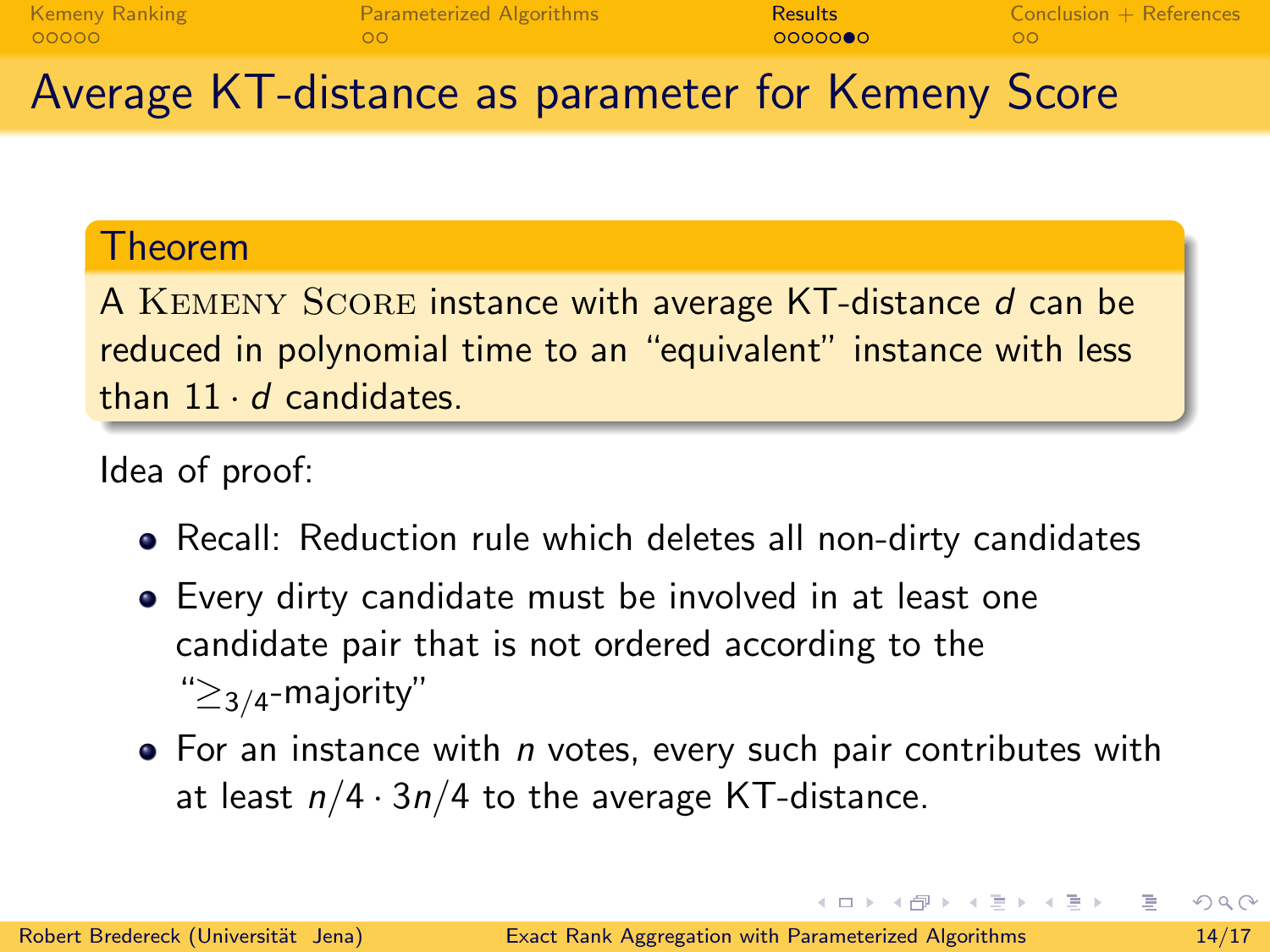| <b>Kemeny Ranking</b><br>00000 |  | Parameterized Algorithms<br>ററ |  | Results<br>0000000 | $Conclusion + References$ |  |
|--------------------------------|--|--------------------------------|--|--------------------|---------------------------|--|
|                                |  |                                |  | .                  |                           |  |

# Experimental results: Meta search engines

Four votes: Google, Lycos, MSN Live Search, and Yahoo!

top 1000 hits each, candidates that appear in all four rankings

| search term        | $\#$ cand. | time [s] |         | structure of reduced instance solved/unsolved |                   |  |
|--------------------|------------|----------|---------|-----------------------------------------------|-------------------|--|
| affirmative action | 127        | 0.41     | [27]    | > 41                                          | [59]              |  |
| alcoholism         | 115        | 0.21     | $[115]$ |                                               |                   |  |
| architecture       | 122        | 0.47     | [36]    | $>$ 12 $>$ [30] $>$ 17 $>$                    | [27]              |  |
| blues              | 112        | 0.16     | [74]    | >9>                                           | [29]              |  |
| cheese             | 142        | 0.39     | [94]    | > 6 >                                         | [42]              |  |
| classical guitar   | 115        | 1.12     | [6]     | $>$ 7 $>$ [50] $>$ 35 $>$                     | [17]              |  |
| Death Valley       | 110        | 0.25     | [15]    | $> 7 > 30$ ] $> 8 > 1$                        | [50]              |  |
| field hockey       | 102        | 0.21     | [37]    | $>$ 26 $>$ [20] $>$ 4 $>$                     | $\left[15\right]$ |  |
| gardening          | 106        | 0.19     | [54]    | $>$ 20 $>$ [2] $>$ 9 $>$ [8] $>$ 4 $>$        | [9]               |  |
| HIV                | 115        | 0.26     | [62]    | $> 5 > 7$ > 20 >                              | [21]              |  |
| lyme disease       | 153        | 2.61     | [25]    | > 97 >                                        | [31]              |  |
| mutual funds       | 128        | 3.33     | [9]     | $>$ 45 $>$ [9] $>$ 5 $>$ [1] $>$ 49 $>$       | [10]              |  |
| rock climbing      | 102        | 0.12     | [102]   |                                               |                   |  |
| Shakespeare        | 163        | 0.68     | [100]   | $>$ 10 $>$ [25] $>$ 6 $>$                     | [22]              |  |
| telecommuting      | 131        | 2.28     | [9]     | >109>                                         | [13]              |  |

4 D F

→ 何 ト + ヨ ト + ヨ ト

B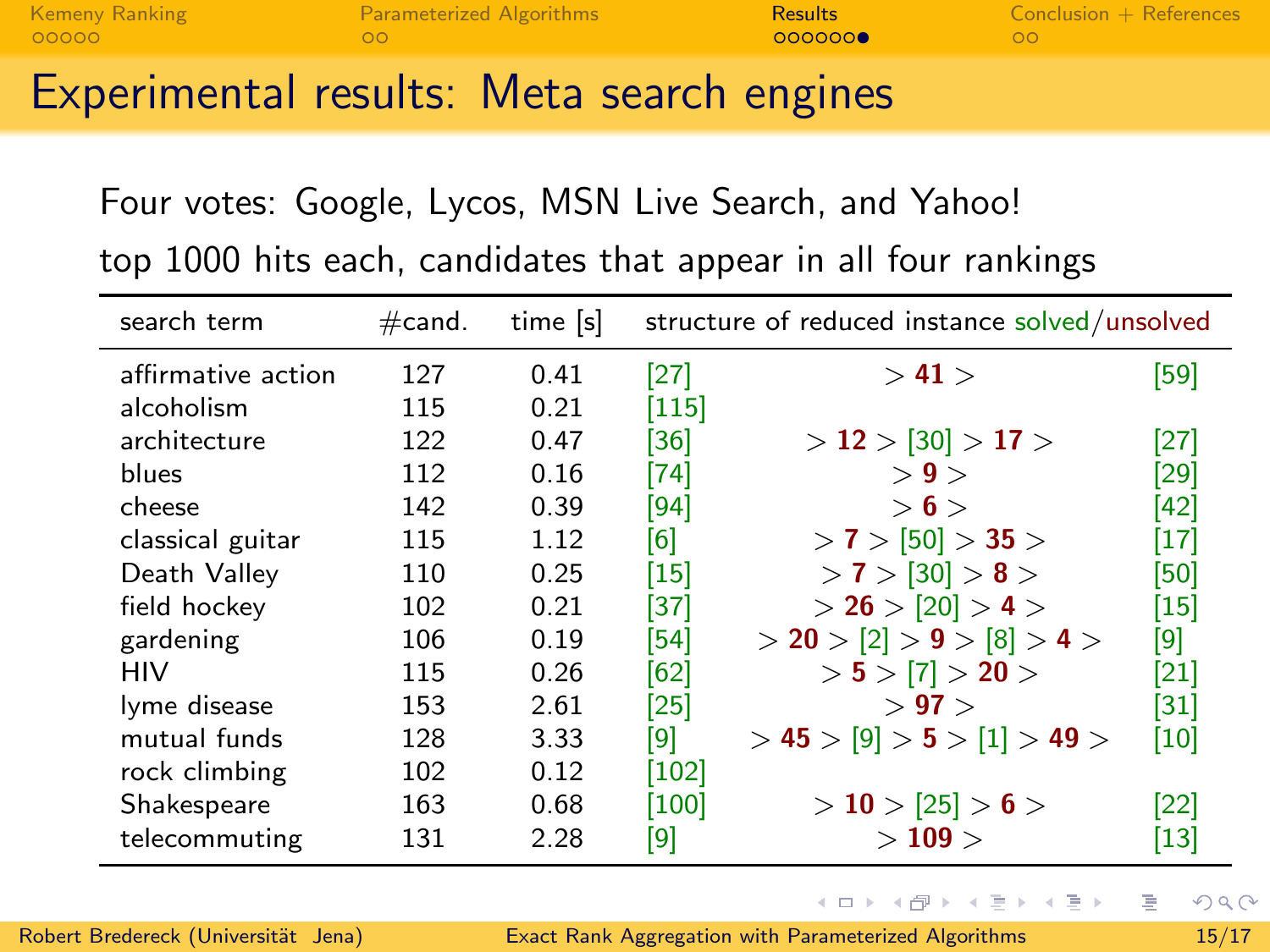| <b>Kemeny Ranking</b><br>00000 | <b>Parameterized Algorithms</b> | <b>Results</b><br>0000000 | $Conclusion + References$ |
|--------------------------------|---------------------------------|---------------------------|---------------------------|
| Conclusion                     |                                 |                           |                           |

### In practice:

Data reduction should be applied whenever possible. There are many real-world instances that are only (exactly) solvable with data reduction rules.

### In theory:

Parameterized algorithmics offer a framework to analyze the effectiveness of data reduction rules.

Still open:

- more (structural) parameters
- **a** bound also number of votes
- more data reduction rules

<span id="page-20-0"></span> $\left\{ \left\vert \left\langle \mathbf{q} \right\rangle \right\vert \times \left\langle \mathbf{q} \right\rangle \right\} \times \left\{ \left\vert \mathbf{q} \right\rangle \right\}$